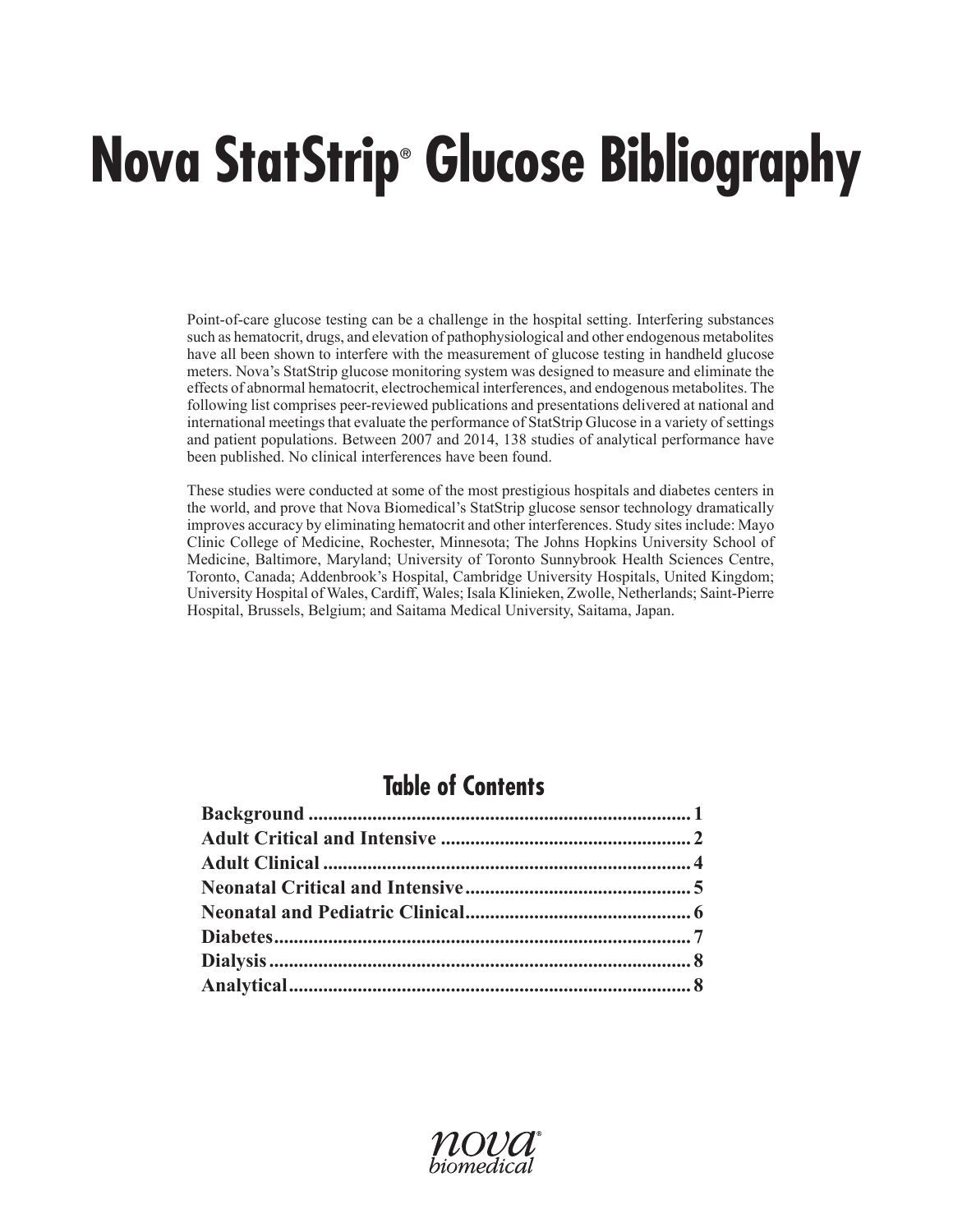#### **Adult Critical and Intensive**

- 1. Bhansali, D., Chima, H. S., Peretti, A. R., & Ramarajan, V. (2009). Comparative testing for better glycemic control. *Lab Medicine, 40,* 478–481. doi:10.1309/LMGKXR9UY79FRKFS
- 2. Calderwood, R., Bailie, R., McBride, P., Scott, K., & Ryan, M. (2011, May). *Impact of analytical performance of point of care (POCT) blood glucose meters on application of a 'tight glycaemic control'(TGC) protocol in an intensive care unit setting.* Poster session presented at the meeting of the European Congress of Clinical Chemistry and Laboratory Medicine, Berlin, Germany.
- 3. Castaño López, M. Á., Fernández de Liger Serrano, J. L., Robles Rodríguez, J. L., & Márquez Márquez, T. (2012). Validation of a glucose meter at an intensive care unit. *Endocrinología y Nutrición, 59,* 28–34. doi:10.1016/jendoen.2011.08.003
- 4. Chan, P. C., Rozmanc, M., Seiden-Long, I., & Kwan, J. (2009). Evaluation of a point-of-care glucose meter for general use in complex tertiary care facilities. *Clinical Biochemistry, 42,* 1104–1112. doi:10.1016/j.clinbiochem.2009.03.023
- 5. Chan, P. C., Rozmanc, M., Seiden-Long, I., & Kwan, J. (2008, September). *Evaluation of a point-of-care (POC) glucose meter suitable for use in complex tertiary care facilities.* Poster session presented at the meeting of the American Association for Clinical Chemistry, Critical and Point-of-Care Testing Division, Barcelona, Spain.
- 6. Creed, G. M. (2009, June). *Nova StatStrip®: Could this device be used to effectively implement tight glycaemic control and triage blood glucose and insulin management in critical illness (device evaluation compared to Roche Cobas b221 reference methodology)?* Poster session presented at the meeting of the European Congress of Clinical Chemistry and Laboratory Medicine, Innsbruck, Austria.
- 7. Creed, G. M. (2009, October). *Can a new level of clinical accuracy be achieved with POC glucose meters in an ICU setting?* Poster session presented at the meeting of the European Society of Intensive Care Medicine, Vienna, Austria.
- 8. Creed, G. M., Fox, T. J., & Beale, R. J. (2011). Point-of-care glucose monitoring in a critical care setting: Evaluation of a new maltose independent chemistry Accu-Chek INFORM II, Nova StatStrip, and Abbott Medisense PXP. *Point of Care, 10,* 7–16. doi:10.1097/POC.0b013e318207813b
- 9. DuBois, J. A., Lyon, M. E., Lyon, A. W., Slingerland, R. J., Fokkert, M., Roman, A., … Sartori, D. (2014, September). *Comparison of four models for assessing insulin dosing error when a blood glucose monitoring system is used in various patient populations.* Poster session presented at the meeting of the American Association for Clinical Chemistry, Critical and Point-of-Care Testing Division, San Diego, CA.
- 10. Fokkert, M., Slootstra, J., Dollamoursid, R., Witteveen, C., Muller, W., & Slingerland, R. (2014, September). *Traceability and accuracy evaluation of POC StatStrip glucose meter and ABL 835 blood gas analyzer to a primary ID-GCMS aligned reference measurement procedure.* Poster session presented at the meeting of the American Association for Clinical Chemistry, Critical and Point-of-Care Testing Division, San Diego, CA.
- 11. Germagnoli, L., Bonini, P., DuBois, J. A., Bierens de Haan, J., & Tartarotti, C. (2009). Suitability assessment of a new bedside interference-free glucose system for use in critical care when compared with current technology. *Point of Care, 8,* 96–100. doi:10.1097/POC.0b013e3181b19170
- 12. Germagnoli, L., Bonini, P., DuBois, J. A., Bierens de Haan, J., & Tartarotti, C. (2008, September). *Suitability assessment of a new bedside interference free glucose system for use in critical care when compared to current technology.* Poster session presented at the meeting of the American Association for Clinical Chemistry, Critical and Point-of-Care Testing Division, Barcelona, Spain.
- 13. Godwin, Z., Bockhold, J., Bomze, L., & Tran, N. (2012, July). *Hematocrit effects leads to inadequate glycemic control and insulin dosing in adult burn patients.* Poster session presented at the meeting of the American Association for Clinical Chemistry, Los Angeles, CA.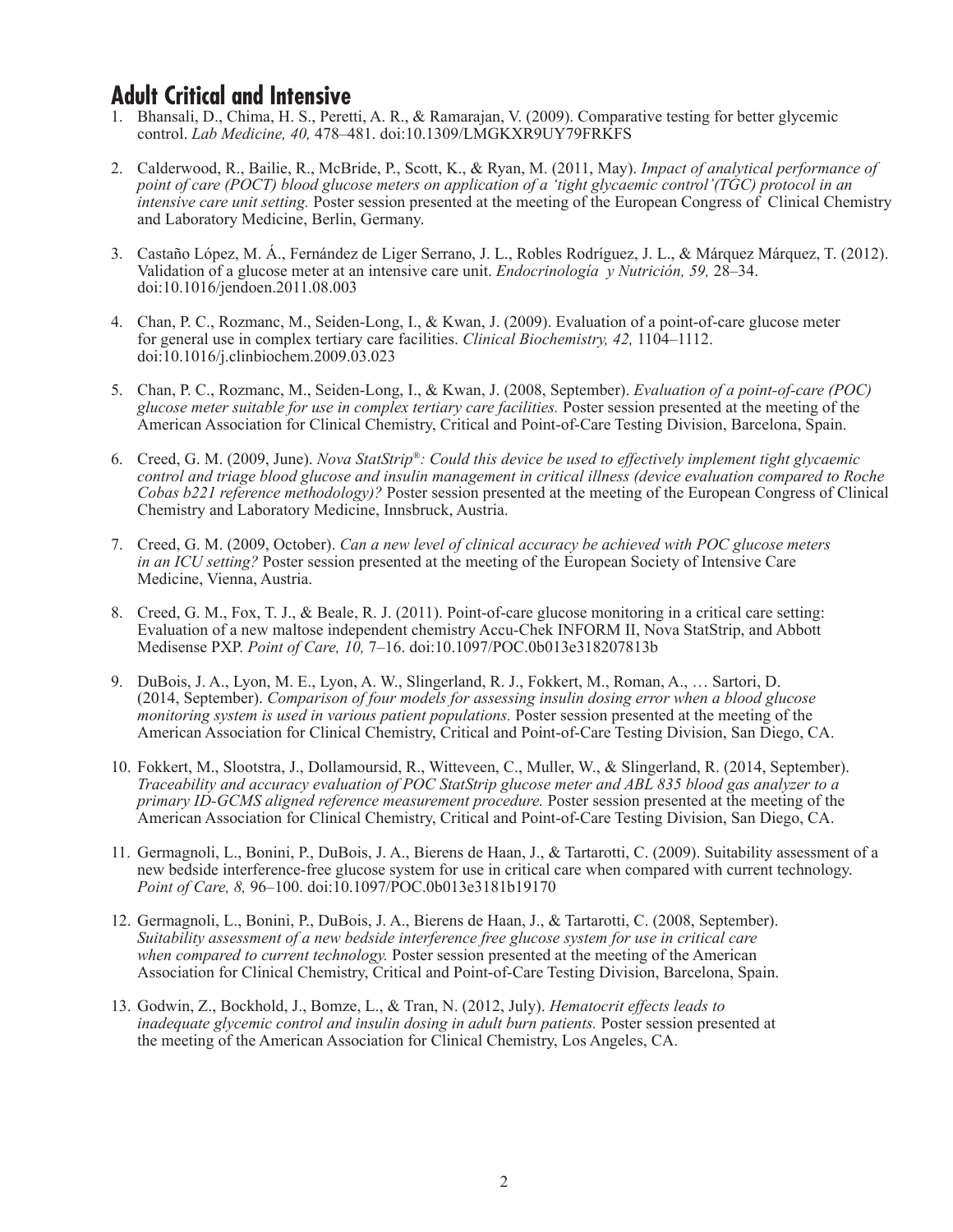- 14. Hikasa, Y., Egi, M., Kimura, S., Nishie, H., & Morita, K. (2012). Reliability of blood glucose measurement using a novel point-of-care glucometer (Statstrip) in postoperative critically ill patients. Abstract retrieved from http://www.asaabstracts.com/strands/asaabstracts/abstracthtm;jsessionid=E24 AFFF0848E9A8D6A063BCF7 F3CFF?year=2012&index=8&absnum=3029
- 15. Hopf, S., Graf, B., & Gruber, M. (2011). Comparison of point-of-care testing glucose results from intensive care patients measured with network-ready devices. *Diabetes Technology & Therapeutics, 13,* 1047–1056. doi:10.1089/dia.2011.0051
- 16. Ivanov, A. (2012, July). *The Nova StatStrip glucose meter evaluation in intensive care unit.* Poster session presented at the meeting of the American Association for Clinical Chemistry, Los Angeles, CA.
- 17. Kaneda, T., Urimoto, G., & Suzuki, T. (2011, October). *Interference by some drugs used during cardiopulmonary-bypass (CPB) in open heart surgery on three glucose measurement devices.* Poster session presented at the meeting of the American Society of Anesthesiologists, Chicago, IL.
- 18. Kaneda, T., Urimoto, G., Ando, A., Kan, T., & Suzuki, T. (2010). Evaluation of the accuracy of new glucose meter during cardiopulmonary bypass in open h[e]art surgery. Abstract retrieved from http://www.asaabstracts.com/strands/asaabstracts/abstract.htm;jsessionid=CCB D902453A273D32 F30F822FD74AAD?year=2010&index=8&absnum=589
- 19. Karon, B. S., & Bryant, S. K. (2014, September). *Impact of glucose meter accuracy on the efficacy of glycemic control in critically ill patients after cardiovascular surgery*. Poster session presented at the meeting of the American Association for Clinical Chemistry, Critical and Point-of-Care Testing Division, San Diego, CA.
- 20. Karon, B. S., Blanshan, C. T., Deobald, G. R., & Wockenfus, A. M. (2014). Retrospective evaluation of the accuracy of Roche AccuChek Inform and Nova StatStrip glucose meters when used on critically ill patients. *Diabetes Technology & Therapeutics, 16,* 1–5. doi:10.1089/dia.2014.0074
- 21. Karon, B. S., Koch, C. D., Wockenfus, A. M., & Brown, J. K. (2009). Accuracy of whole blood glucose measurement when venous catheter blood samples are used on glucose meters. *Diabetes Technology & Therapeutics, 11,* 819–825. doi:10.1089/dia.2009.0074
- 22. Koyama, K., Miyao, H., Ikeda, H., Fukuyama, T., Harashima, N., Tamura, M., … DuBois, J.A. (2012, February). *Evaluation of glucose meter performance in an adult intensive care unit:Comparison of total analytical error versus ISO 15197:2003.* Poster session presented at the meeting of the Society of Critical Care Medicine, Houston, TX.
- 23. Malic, A., Lyon, M. E., Lyon, A. W., Slingerland, R. J., Fokkert, M., Roman, A., … DuBois, J. A. (2014, October). *International multi-site evaluation of a hospital POC blood glucose monitoring system in critically ill patients: Assessment of clinical risk using insulin dosing error models*. Poster session presented at the meeting of Werkgroep POCT van de Nationale Commissie Klinische Biologie, Antwerp, Belgium.
- 24. Mann, E. A., Pidcoke, H. F., Salinas, J., Jones, J., Holcomb, J. B., Wolf, S. E., & Wade, C. E. (2008, February). *Hematocrit effect outweighs other sources of glucometer error in critical care.* Poster session presented at the meeting of the Society of Critical Care Medicine, Honolulu, HI.
- 25. Roman, A., DuBois, J. A., & Lyon, M. (2011, February). *Improved blood glucose levels achieved in ICU patients using hematocrit corrected glucose meter and blood gas analyzer results.* Poster session presented at the meeting of Advanced Technologies & Treatments for Diabetes, London, UK.
- 26. Roman, A., Hanicq, C., Flament, P., El Mahi, T., Stevens, E., & Vertongen, F. (2008, September). *Comparison of accuracy of a glucometer and a blood gas analyser in an adult ICU: The StatStrip Nova Biomedical fulfils TGC requirements.* Poster session presented at the meeting of the American Association for Clinical Chemistry, Critical and Point-of-Care Testing Division, Barcelona, Spain.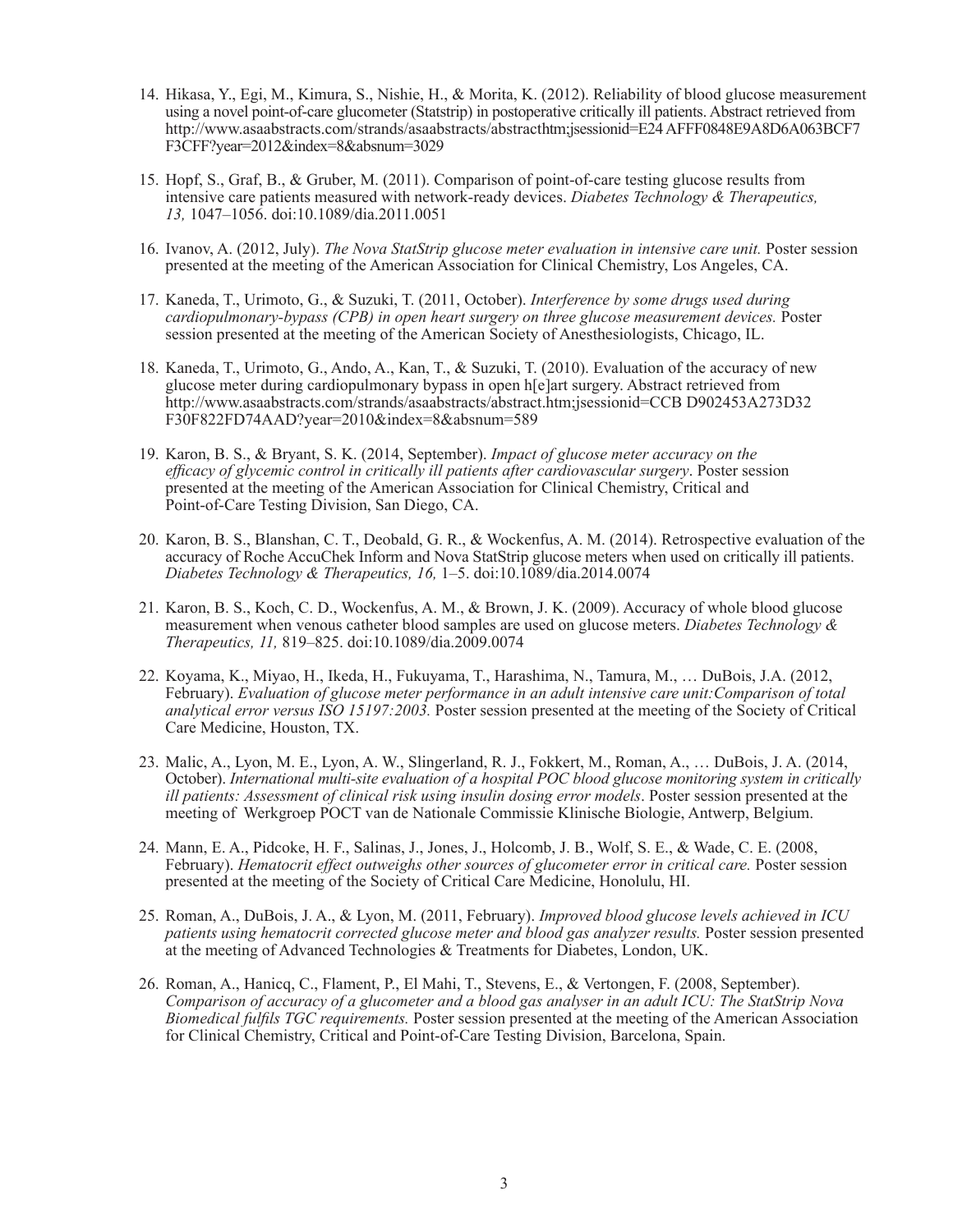- 27. Roman, A., Hanicq, C., Flament, P., El Mahi, T., Vertongen, F., & Stevens, E. (2008, March). *Comparison of accuracy of three point-of-care glucometers in an adult ICU.* Poster session presented at the meeting of the department of Intensive Care Emergency Medicine of Erasme University Hospital, Université Libre de Bruxelles, and the Belgian Society of Intensive Care and Emergency Medicine, Brussels, Belgium.
- 28. Roman, A., Claus, M., Hanicq, C., Piersoel, V., Flament, P., Stevens, E., … El Mahi, T. (2009, October). *Comparative evaluation of accuracy of three point-of-care glucometers in an adult ICU.* Poster session presented at the meeting of the European Society of Intensive Care Medicine, Vienna, Austria.
- 29. Sartori, D., Petrides, A., Crutchfield, C., Soto, L., Berk, L., Baxi, A., … Clarke, W. (2014, September). *Comparison of the Nova Biomedical StatStrip glucose meter to an IDMS hexokinase glucose method in oncology and renal insufficiency patients – Demonstration of utility in critically ill patients.* Poster session presented at the meeting of the American Association for Clinical Chemistry, Critical and Point-of-Care Testing Division, San Diego, CA.
- 30. Scott, R., Karon, B. S., Griesmann, L., Bryant, S. C., DuBois, J. A., Shirey, T. L., … Santrach, P. J. (2007, July). *Comparison of four hospital based glucose meter technologies for accuracy, precision, and interference encountered in critically ill patients.* Poster session presented at the meeting of the American Association for Clinical Chemistry, San Diego, CA.
- 31. Urimoto, G., Kaneda, T., & Suzuki, T. (2011, October). *Is glucose measurement affected by the anesthetics?* Poster session presented at the meeting of the American Society of Anesthesiology,Chicago, IL.
- 32. Weidner, M. A., & Flenniken, M. (2010, October). *Evaluation of point of care bedside glucose monitors for use in a specialty and transplant hospital.* Poster session presented at the meeting of the Diabetes Technology Society, San Diego, CA.

### **Adult Clinical**

- 1. Adlan, N. A., De Toress, M., Barlas, M., Hussain, N., & Owaidah, T. M. (2014, June). *A method comparison study to compare major-market point-of-care (POC) hospital glucose meters at King Faisal Specialist Hospital & Research Centre, Kingdom of Saudi Arabia.* Poster session presented at the meeting of the International Federation of Clinical Chemistry and Laboratory Medicine, Istanbul, Turkey.
- 2. Al Humaidan, N., Al Hayek, A., Saleh, J., Al Saeed, A., Al Onazi, A., & Subki, S. (2014, June). *Comparison of three point of care meters for accuracy, precision, and interferences at Prince Sultan Military Medical City.* Poster session presented at the meeting of the International Federation of Clinical Chemistry and Laboratory Medicine, Istanbul, Turkey.
- 3. Bigot, E., Guérin, M., Orsonneau, J., & Dudouet, D. (2011, May). *Influence of pO<sup>2</sup> and hematocrit values on glycaemia measured by point of care testing (POCT) glucometers.* Poster session presented at the meeting of the European Congress of Clinical Chemistry and Laboratory Medicine, Berlin, Germany.
- 4. Božičević, S., Lovrenčić, M. V., Biljak, V. R., & Medvidović, E. P. (2013, May). *Accuracy of the Nova StatStrip POCT glucose analyzer for classification of fasting hyperglycaemia in high-risk individuals.* Poster session presented at the meeting of the European Congress of Clinical Chemistry and Laboratory Medicine, Milan, Italy.
- 5. Caputo, M., Saccani, G., Fornalè, M., Cenci, B., Raffaelli, A., Vita, G., & Schiesaro, M. (2013, November). *Esperienza di gestione dell'iperglicemia in pazienti ospedalizzati in area internistica [Experience of management of hyperglycemia in hospitalized patients in internal medicine area].* Poster session presented at the meeting of the Associazione Medici Endocrinologi and the American Association of Clinical Endocrinologists, Bari, Italy.
- 6. Costa, R. F., Vivé, E. G., Badia, A. R., Corsa, L. L., & Santos, D. P. (2009, October). *Evaluación del glucómetro de uso hospitalario StatStrip (Nova) y estudio comparativo en pacientes ingresados en la uci [Evaluation of hospital use StatStrip glucometer (Nova) and comparative study in patients admitted to the ICU].* Poster session presented at the meeting of the Congreso Nacional del Laboratorio Clínico, Valencia, Spain.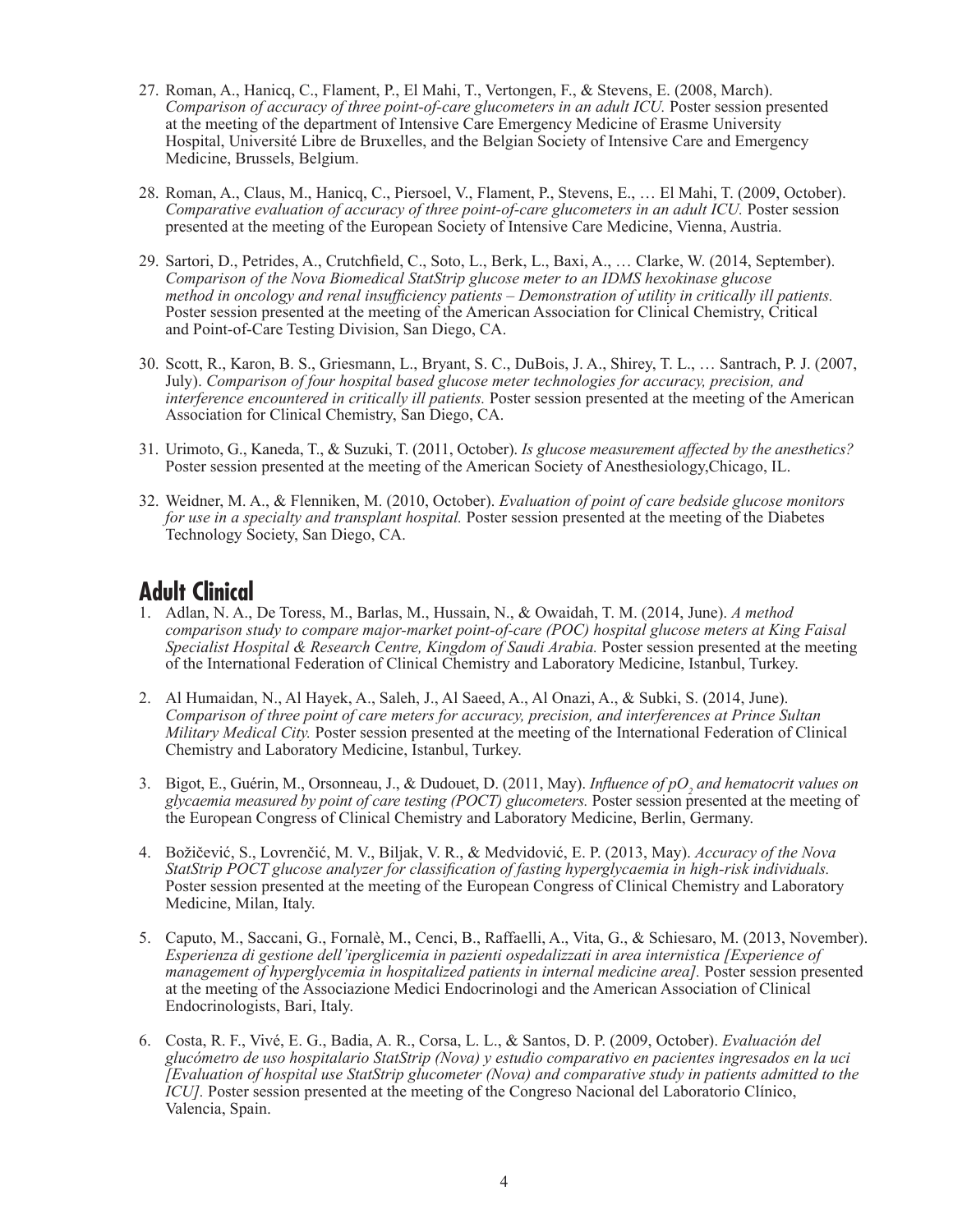- 7. Cozzi, L., Tartarotti, C., Bonomo, M., Bellavia, G., Venturelli, G., & Marocchi, A. (2010, October). *An evaluation of the accuracy and reliability of a new generation point of care hospital glucose meter, that corrects for interference, in a general hospital setting.* Poster session presented at the meeting of the Italian Society of Clinical Biochemistry and Clinical Molecular Biology, Rimini, Italy.
- 8. Fokkert, M., Slingerland, R. J., Muller, W., Lyon, M., DuBois, J. A., Isbell, T. S., & Malic, A. (2014, February). *Traceability bedside glucose monitors: Traceability StatStrip bedside glucose monitor to ID-GCMS and concordance to the clinical laboratory ID-GCMS aligned hexokinase method.* Poster session presented at the meeting of Advanced Technologies & Treatments for Diabetes, Vienna, Austria.
- 9. Jday-Daly, I., Augereau-Vacher, C., De Curraize, C., Fonfrède, M., Lefevre, G., Lacour, B., & Hennequin-Le Meur, C. (2011). Évaluation multicentrique de la fiabilité de cinq lecteurs de glycémie [Multicenter evaluation of the reliability of five blood glucose monitoring systems]. *Annales de Biologie Clinique, 69,* 55–61. doi:10.1684/abc.2010.0509
- 10. Koch, C. D., Wockenfus, A. M., Wangen, T. M., Sievers, B. A., Brown, J. K., & Karon, B. S. (2009). Use of samples from indwelling venous catheters for glucose meter testing [Abstract]. *Clinical Chemistry, 55*(Suppl. 6), A100.
- 11. Kost, G. J., Tran, N. K., Louie, R. F., Gentile, N. L., & Abad, V. J. (2008). Assessing the performance of handheld glucose testing for critical care. *Diabetes Technology & Therapeutics, 10,* 65–71. doi:10.1089dia.2008.0049
- 12. Pidcoke, H. F., Wade, C. E., Mann, E. A., Salinas, J., Cohee, B. M., Holcomb, J. B., & Wolf, S. E. (2010). Anemia causes hypoglycemia in intensive care unit patients due to error in single-channel glucometers: Methods of reducing patient risk. *Critical Care Medicine, 38,* 471–476. doi:10.1097CCM.0b013e3181bc826f
- 13. Rensburg, M. A., Van Oordt, S., Hudson, C., Erasmus, R. T., & Hoffman, M. (2012, October). *Evaluation and performance of StatStrip® glucose meter.* Poster session presented at the meeting of the American Association for Clinical Chemistry, Critical and Point-of-Care Testing Division, Prague, Czech Republic.
- 14. Russell, D., & Bohnsack, M. (2010, September). *Evaluation and implementation of the Nova StatStrip bedside glucose monitor for patients undergoing cardiopulmonary by-pass graft surgery (CABG).* Poster session presented at the meeting of the American Association for Clinical Chemistry, Critical and Point-of-Care Testing Division, Boston, MA.
- 15. Scandinavian Evaluation of Laboratory Equipment for Primary Health Care [SKUP]. (2013). Nova StatStrip glucose and ß-ketone hospital meter system: A report from an evaluation of glucose measurement organized by SKUP (SKUP/2013/85). Retrieved from http://www.skup.nu/
- 16. Schöndorf, T., Gunther-Wahl, H., Steigerwald, U., Langer, C., Forst, T., & Pfützner, A. (2009, November). *A multi-site analytical assessment of a new hospital POC glucose meter for accuracy, precision, correlation, and interferences encountered in hospitalized patients.* Poster session presented at the meeting of the Diabetes Technology Society, San Francisco, CA.
- 17. Tran, N. K., Godwin, Z. R., Bockhold, J. C., Passerini, A. G., Cheng, J., & Ingemason, M. (2014). Clinical impact of sample interference on intensive insulin therapy in severely burned patients: A pilot study. *Journal of Burn Care & Research, 35,* 72–79. doi:10.1097/BCR.0b013e31829b3700
- 18. Tran, N. K., Godwin, Z. R., Bockhold, J. C., Passerini, A. G., Cheng, J., & Ingemason, M. (2013, April). *Clinical impact of sample interference on intensive insulin therapy in severely burned patients: A pilot study.* Poster session presented at the meeting of the American Burn Association, Palm Springs, CA.

#### **Neonatal Critical and Intensive**

- 1. Christoph, J., Siegel, J., & Kattner, E. (2011, May). *Accuracy and reliability of a new generation glucose meter in a neonatal intensive care unit.* Poster session presented at the meeting of the International Congress of Paediatric Laboratory Medicine, Berlin, Germany.
- 2. Dalisay, A., Seamonds, B., & Gong, Y. (2014). Correlation of glucose methodologies-Nova Biomedical StatStrip versus Radiometer ABL 90. *Point of Care, 13,* 70–71. doi:10.1097/POC.0000000000000018
- 3. Ivanov, A. (2012, October). *Comparison of hospital glucose meters in neonatal care unit.* Poster session presented at the meeting of the American Association for Clinical Chemistry, Critical and Point-of-Care Testing Division, Prague, Czech Republic.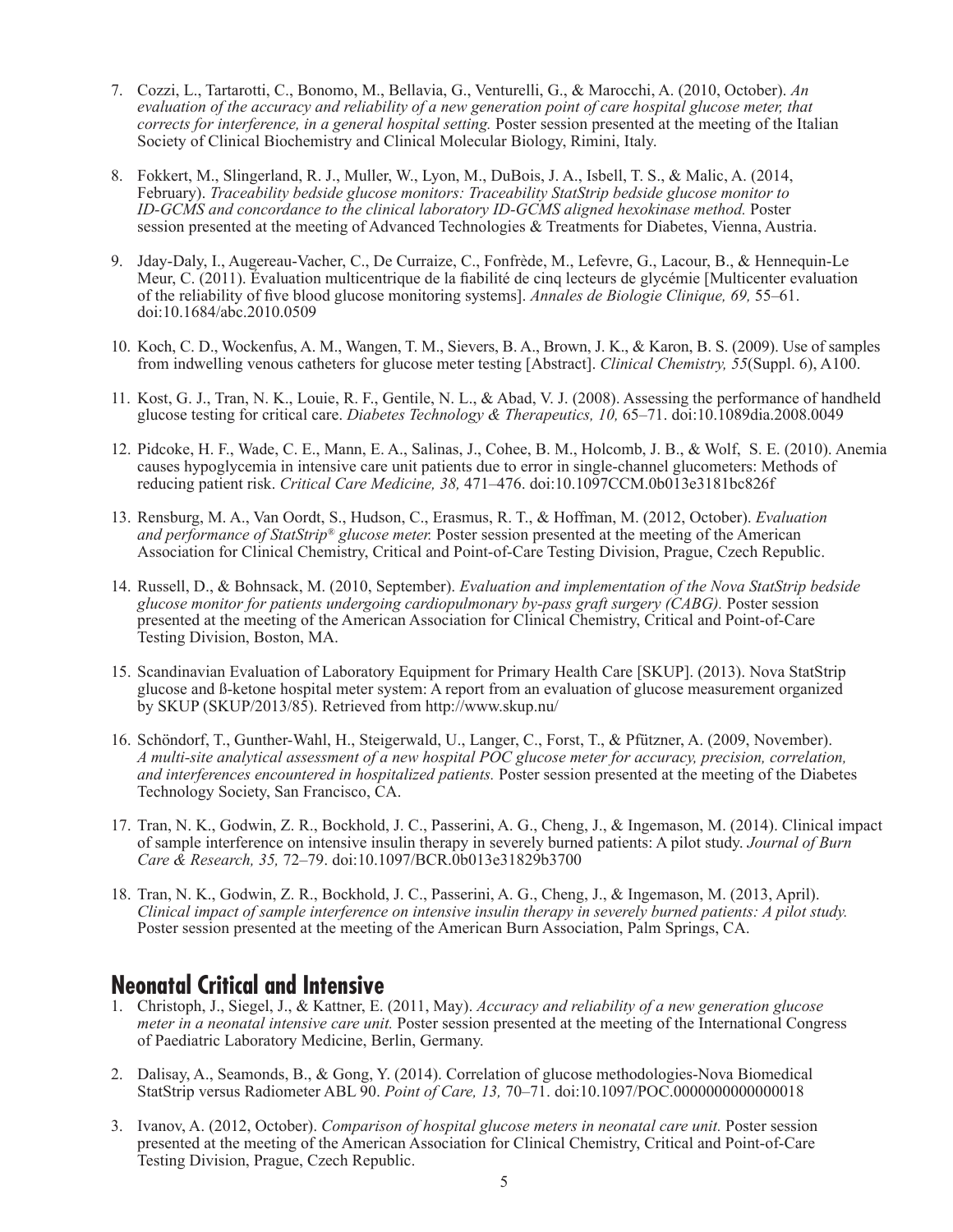- 4. Malic, A., Thomas, A., Lyon, M. E., Slingerland, R., Pearson, J., & DuBois, J. A. (2008, October). *Multi-site evaluation of point of care glucose meters in a neonatal intensive care unit.* Poster session presented at the meeting of the 23rd International Symposium on Neonatal Intensive Care, Milan, Italy.
- 5. Nuntnarumit, P., Chittamma, A., Pongmee, P., Tangnoo, A., & Goonthon, S. (2011). Clinical performance of the new glucometer in the nursery and neonatal intensive care unit. *Pediatrics International, 53,* 218–223. doi:10.1111/j.1442-200X.2010.03214.x
- 6. Raizman, J. E., Henderson, T., Shea, J., Silverman, S., Redmond, S., Moore, A., … Adeli, K. (2014, July). *Impact of improved glucose monitoring in the neonatal intensive care unit: An evaluation of the clinical performance of the point of care Nova StatStrip glucose meter.* Poster session presented at the meeting of American Association for Clinical Chemistry, Chicago, IL.
- 7. Slingerland, R., Muller, W., Fokkert, M., Dollahmoursid, R., Witteveen, C., Munnikhuis, R., … Donald, E. (2008, September). *The Nova StatStrip® blood glucose meter evaluation: Hematocrit dependency, method comparison, interfering substances and neonatal samples.* Poster session presented at the meeting of the American Association for Clinical Chemistry, Critical and Point-of-Care Testing Division, Barcelona, Spain.
- 8. Stahl, D., Herkner, K. R., Pollak, A., & Prusa, A. R. (2010, September). *Performance of the Nova StatStrip point of care blood glucose meter in a neonatal intensive care unit.* Poster session presented at the meeting of the American Association for Clinical Chemistry, Critical and Point-of-Care Testing Division, Boston, MA.
- 9. Tendl, K. A., Christoph, J., Bohn, A., Herkner, K. R., Pollak, A. & Prusa, A. (2013). Two site evaluation of the performance of a new generation point-of-care glucose meter for use in a neonatal intensive care unit. *Clinical Chemistry and Laboratory Medicine, 51,* 1747–1754. doi:10.1515/cclm-2012-0864
- 10. Tendl, K., Christoph, J., Bohn, A., Herkner, K. R., Pollack, A., & Prusa, A. R. (2012, October). *Performance of Nova StatStrip point of care blood glucose meter in a neonatal intensive care unit.* Poster session presented at the meeting of the European Joint Congress, Dubrovnik, Croatia.
- 11. Thomas, A., Sall, S., Roberts, C., Drayton, M., DuBois, J., & Clampitt, R. (2009). An evaluation of the analytical performance of a new-generation hospital-based glucose meter and an assessment of its clinical reliability in a neonatal care unit. *Point of Care, 8,* 68–73. doi:10.1097/POC.0b013e3181a4c94e
- 12. Thomas, A., Sall, S., Roberts, C., Drayton, M., DuBois, J., & Clampitt, R. (2008, September). *An evaluation of the analytical performance of a new generation hospital based glucose meter and an assessment of its clinical reliability in a neonatal care unit.* Poster session presented at the meeting of the American Association for Clinical Chemistry, Critical and Point-of-Care Testing Division, Barcelona, Spain.

#### **Neonatal and Pediatric Clinical**

- 1. Dietzen, D. J., & Wilhite, T. R. (2007, July). *Evaluation of the Nova StatStrip® blood glucose monitoring system in neonates.* Poster session presented at the meeting of the American Association for Clinical Chemistry, San Diego, CA.
- 2. Fokkert, M., & Slingerland, R. J. (2014, September). *Performance of Nova StatStrip glucose meter in newborns.* Poster session presented at the meeting of the American Association for Clinical Chemistry, Critical and Point-of-Care Testing Division, San Diego, CA.
- 3. Fokkert, M., van Dijk, J., & Slingerland, R. (2011, November). *Performance of Nova StatStrip glucose meters in newborn*. Poster session presented at the meeting of the Diabetes Technology Society, Barcelona, Spain.
- 4. LeSourd, S., Fortune, L., Sanderson, K., Wood, B., Hall, R. W., & Bornhorst, J. A. (2009, July). *Comparative evaluation of three point-of-care glucose meters with neonatal patient samples exhibiting varied hematocrit and triglyceride concentrations.* Poster session presented at the meeting of the American Association for Clinical Chemistry, Chicago, IL.
- 5. Lockyer, M. G., Fu, K., Edwards, R. M., Collymore, L., Thomas, J., Hill, T., & Devaraj, S. (2014). Evaluation of the Nova StatStrip glucometer in a pediatric hospital setting. *Clinical Biochemistry.* Advance online publication. doi:10.1016/j.clinbiochem.2014.01.004
- 6. Makaya, T., Memmott, A., & Bustani, P. (2012). Point-of-care glucose monitoring on the neonatal unit. *Journal of Paediatrics and Child Health, 48,* 342–346. doi:10.1111/j.1440-1754.2011.02253.x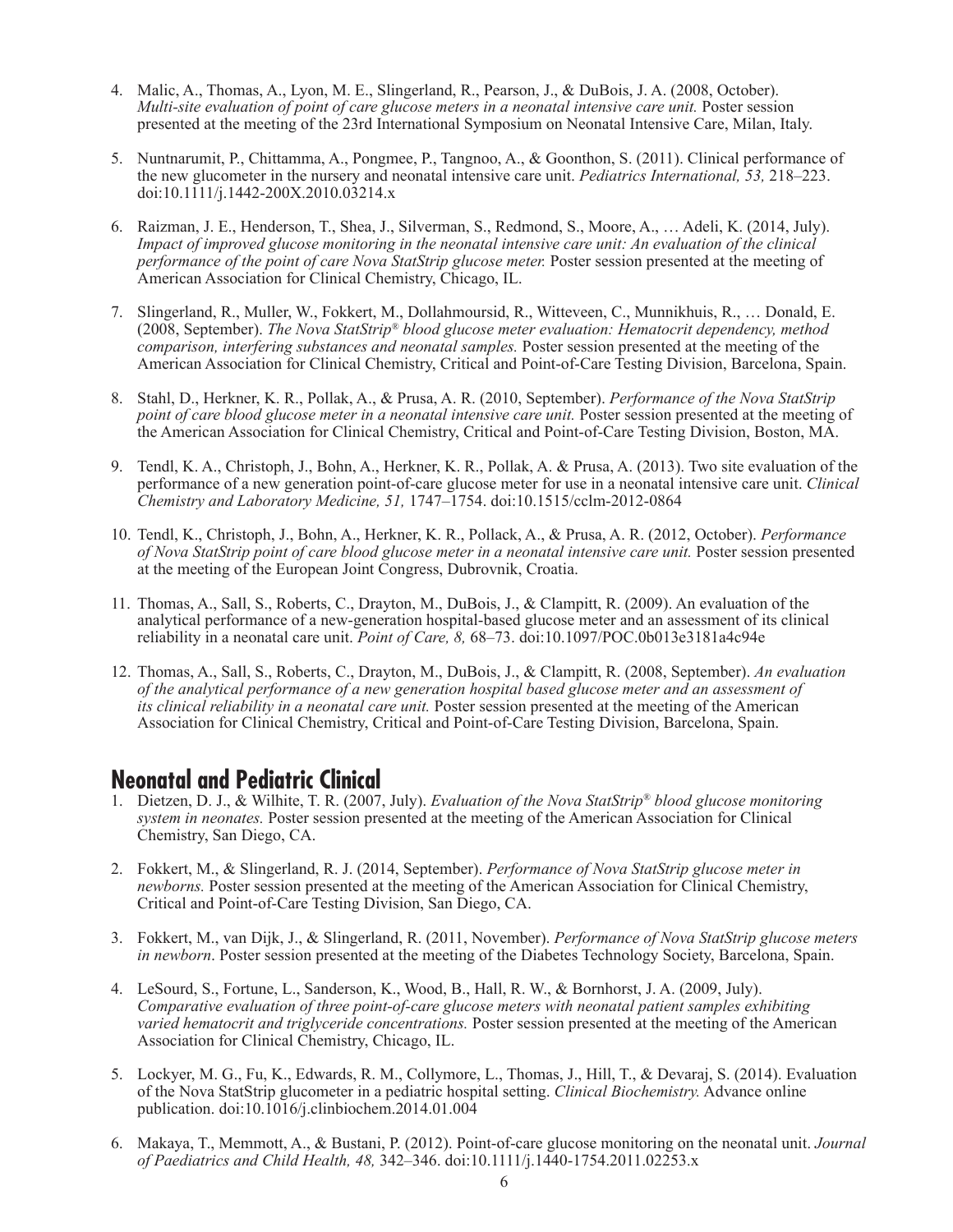- 7. Nangia, S. (2012). Point of care estimation of blood glucose in neonates. *Indian Pediatrics, 49*(8), 612–613. Retrieved from http://www.indianpediatrics.net/aug2012/aug-612-613.htm
- 8. Ngerncham, S., Piriyanimit, S., Kolatat, T., Inchgarm, L., Kitsommart, R., … Jeerapaet, K. (2012). Validity of two point-of-care glucometers in the diagnosis of neonatal hypoglycemia. *Indian Pediatrics, 49*(8), 621–625. Retrieved from http://www.indianpediatrics.net/aug2012/aug-621-625.htm
- 9. Wang, L., Sievenpiper, J. L., de Souza, R. J., Thomaz, M., Blatz, S., Grey, V., … Balion, C. (2013). Hematocrit correction does not improve glucose monitor accuracy in the assessment of neonatal hypoglycemia. *Clinical Chemistry and Laboratory Medicine, 51,* 1627–1635. doi:10.1515/cclm-2012-0436

#### **Diabetes**

- 1. Biljak, V. R., Božičević, S., Lovrenčić, M. V., & Car, N. (2010). Performance of the StatStrip glucose meter in inpatient management of diabetes mellitus. *Diabetologia Croatica, 39*(3), 105–110. Retrieved from http://www.idb.hr/diabetologia/sitemap.html
- 2. Božičević, S., Biljak, V. R., Pavković, P., Milic, V., & Lovrenčić, M. V. (2011, May). *Performance of the StatStrip glucose hospital meter in patients with diabetic nephropathy.* Poster session presented at the meeting of the European Congress of Clinical Chemistry and Laboratory Medicine, Berlin, Germany.
- 3. Lindquist, K. A., Chow, K., West, A., Pyle, L., Isbell, T. S., DuBois, J. A., … Nadeau, K. J. (2014, February). *The StatStrip® glucose monitor is suitable for use during hyperinsulinemic euglycemic clamps in a pediatric population.* Poster session presented at the meeting of Advanced Technologies & Treatments for Diabetes, Vienna, Austria.
- 4. Lovrenčić, M. V., Biljak, R. V., Božičević, S., & Car, N. (2012, October). *Performance of the StatStrip POCT analyzer in detecting hypoglycaemic episodes in diabetic patients.* Poster session presented at the meeting of the European Joint Congress, Dubrovnik, Croatia.
- 5. Lovrenčić, M. V., Biljak, R. V., Pape-Medvidović, E., & Božičević, S. (2013, February). *Beyond monitoring: Validation of the StatStrip glucose meter as a diagnostic tool for diabetes mellitus.* Poster session presented at the meeting of Advanced Technologies & Treatments for Diabetes, Paris, France.
- 6. Lovrenčić, M. V., Biljak, R. V., Božičević, S., Pape-Medvidović, E., & Ljubić, S. (2013). Validation of point-of-care glucose testing for diagnosis of type 2 diabetes. *International Journal of Endocrinology, 2013,* 1–6. doi:10.1155/2013/206309
- 7. Lovrenčić, M. V., Božičević, S., Biljak, V. R., Marković, I, & Prašek, M. (2014, June). *Diagnosing gestational diabetes mellitus: A new challenging task for the Nova-StatStrip POC glucose analyzer.* Poster session presented at the meeting of the International Federation of Clinical Chemistry and Laboratory Medicine, Istanbul, Turkey.
- 8. Petersmann, A., Kallner, A., Blaurock, M., & Nauck, M. (2013, October). *Glucose measurements in diagnosis and monitoring of patients with diabetes mellitus: Comparison of assay performance of patient near testing and core-lab methods.* Poster session presented at the meeting of the German Society for Clinical Chemistry and Laboratory Medicine, Dresden, Germany.
- 9. Rabiee, A., Magruder, J. T., Grant, C., Salas-Carrillo, R., Gillette, A., DuBois, J., … Elahi, D. (2010). Accuracy and reliability of the Nova StatStrip® glucose meter for real-time blood glucose determinations during glucose clamp studies. *Journal of Diabetes Science and Technology, 4*(5), 1195–1201. Retrieved from http://www.ncbi.nlm.nih.gov/pmc/articles/PMC2956821/
- 10. Rensburg, M. A., Hudson, C., & Eramus, R. T. (2014). Evaluation and performance of StatStrip glucose meter. *Point of Care, 13,* 137–141. doi:10.1097/POC.0000000000000037
- 11. Yamashita, K., Shirai, H., & Kuwa, K. (2014, September). *Comparative analysis of capillary whole blood by 2 blood glucose monitoring systems (BGMS) with venous plasma hexokinase glucose results in patients undergoing an oral glucose tolerance test (OGTT).* Poster session presented at the meeting of the American Association for Clinical Chemistry, Critical and Point-of-Care Testing Division, San Diego, CA.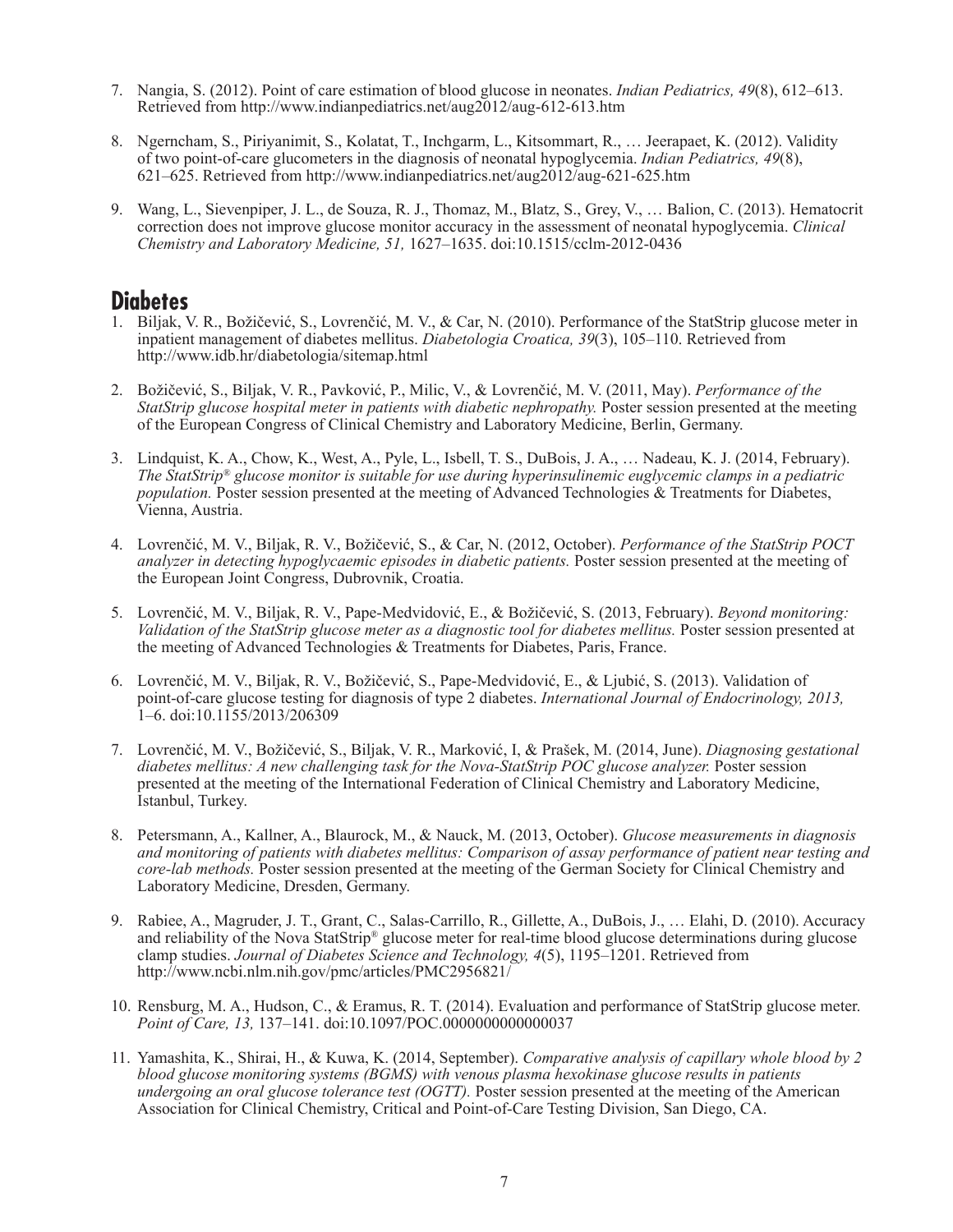## **Dialysis**

- 1. Bewley, B., O'Rahilly, S., & Tassell, R. (2009, June). *Improved POC meter accuracy for monitoring and managing glucose levels in dialysis patients.* Poster session presented at the meeting of the European Congress of Clinical Chemistry and Laboratory Medicine, Innsbruck, Austria.
- 2. Bewley, B., O'Rahilly, S., Tassell, R., DuBois, J., & Donald, E. (2009). Evaluation of the analytical specificity and clinical application of a new generation hospital-based glucose meter in a dialysis setting. *Point of Care, 8,* 61–67. doi:10.1097/POC.0b13e3181a4c4f4
- 3. Bewley, B., O'Rahilly, S., Tassell, R., DuBois, J., & Donald, E. (2008, September). *An evaluation of analytical specificity and clinical application of a new generation hospital based glucose meter in a dialysis setting.* Poster session presented at the meeting of the American Association for Clinical Chemistry, Critical and Point-of-Care Testing Division, Barcelona, Spain.
- 4. Galović, R., Baršić, I., & Rogić, D. (2014, June). *Evaluation of maltose interference on hospital-based glucose meters and their accuracy in a peritoneal dialysis context.* Poster session presented at the meeting of the International Federation of Clinical Chemistry and Laboratory Medicine, Istanbul, Turkey.
- 5. Ogawa, T., Murakawa, M., Matsuda, A., Kanozawa, K., Kato, H., Hasegawa, H., & Mitarai, T. (2012). Endogenous factors modified by hemodialysis may interfere with the accuracy of blood glucose measuring device. *Hemodialysis International, 16,* 266–273. doi:10.1111/j.1542-4758.2011.00640.x
- 6. Perera, N. J., Stewart, P. M., Williams, P. F., Chua, E. L., Yue, D. K., & Twigg, S. M. (2011). The danger of using inappropriate point-of-care glucose meters in patients on icodextrin dialysis [Abstract]. *Diabetes Medicine, 28,* 1272–1276. doi:10.1111/j.1464-5491.2011.03362.x

# **Analytical**

- 1. Adlan, N. A., De Toress, M., Barlas, M., Hussain, N., & Owaidah, T. M. (2014, June). *Analytical performance study to review the effects of specific substances interference on different glucose meters at King Faisal Hospital and Research Centre, Riyadh/Saudi Arabia.* Poster session presented at the meeting of the International Federation of Clinical Chemistry and Laboratory Medicine, Istanbul, Turkey.
- 2. Ahmad, E. (2014, September). *A method comparison and analytical performance study to assess the performance of two point-of-care glucose meters against the laboratory reference method.* Poster session presented at the meeting of the American Association for Clinical Chemistry, Critical and Point-of-Care Testing Division, San Diego, CA.
- 3. Bewley, B., O'Rahilly, S., Tassell, R., DuBois, J., & Clampitt, R. (2007, June). *Comparison of four hospital based glucose meter technologies for accuracy, precision and interferences encountered in hospitalized patients.* Poster session presented the meeting of the European Congress of Clinical Chemistry and Laboratory Medicine, Amsterdam, Netherlands.
- 4. Brouwer, N., & Tegelaers, F. P. (2011). Vergelijking van vier point of care glucose meters met de laboratoriummethode: Correlatie en interferenties [Comparison of four point-of-care blood glucose meters with the laboratory method: Correlation and interferences]. *Ned Tijdschr Klin Chem Labgeneesk, 36*(4), 239–242. Retrieved from https://www.nvkc.nl/publicaties/tijdschrift-index2011.php
- 5. Brouwer, N., & Tegelaers, F. P. (2011, May). *The effect of interfering substances in point of care glucose measurements.* Poster session presented at the meeting of the European Congress of Clinical Chemistry and Laboratory Medicine, Berlin, Germany.
- 6. Chittamma, A., DuBois, J. A., Shirey, T., Heinz, M., Santanirand, P., Chaichanajarernkul, U., & Vanavanan, S. (2007, June). *Performance of StatStrip® meter.* Poster session presented at the meeting of the European Congress of Clinical Chemistry and Laboratory Medicine, Amsterdam, Netherlands.
- 7. Christoph, J., Sander, J., & Kattner, E. (2010, September). *Galactose interference on POCT glucose analysis.* Poster session presented at the meeting of the American Association for Clinical Chemistry, Critical and Point-of-Care Testing Division, Boston, MA.
- 8. Christoph, J., Malic, A., Sander, J., & Kattner, E. (2010). Galactose-interference on POCT glucose analysis [Abstract]. *Pediatric Research, 68,* 517. doi:10.1203/00006450-201011001-01042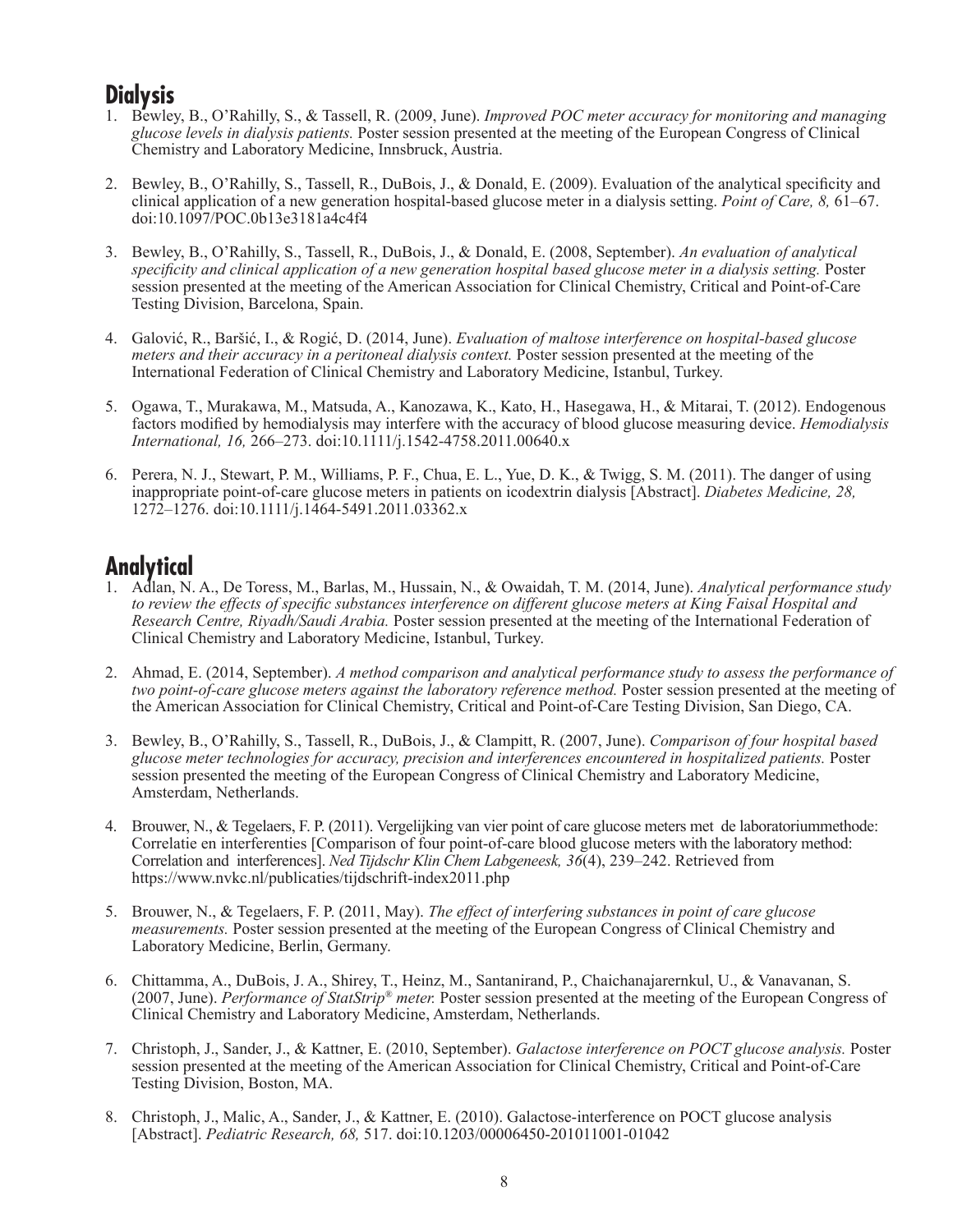- 9. Clausen, D. (2009, September). *Haematocrit interference in blood glucose monitors, a real problem in acute hospital settings*. Poster session presented at the meeting of the Australasian Association of Clinical Biochemists, Brisbane, Australia.
- 10. Cruthis, S. (2010, September). *Development and use of a methodology for the evaluation and implementation of POCT devices.* Poster session presented at the meeting of the American Association for Clinical Chemistry, Critical and Point-of-Care Testing Division, Boston, MA.
- 11. de Mol, P., Krabbe, H. G., de Vries, S. T., Fokkert, M. J., Dikkeschei, B. D., Rienks, R., … Bilo, H. J. (2010). Accuracy of handheld blood glucose meters at high altitude. *PLOS ONE, 5,* e15485. doi:10.1371/journal.pone.0015485
- 12. Friederichs, B., Younessi-Sinaki, G., Aust, P., DuBois, J. A., & Wahl, H. G. (2008, September) *Analytical performance of an interference-resistant glucose meter.* Poster session presented at the meeting of the American Association for Clinical Chemistry, Critical and Point-of-Care Testing Division, Barcelona, Spain.
- 13. Goudable, J., Pollet, J., & DuBois, J. A. (2008). Inexactitude des lecteurs de glycémie. Correction automatique pour les variations de l'hématocrite et la presence d'interférents exogènes [Inaccuracy of glucose meters. Automatic correction for hematocrit variations and the presence of exogenous interfering components]. *Annales de Biologie Clinique, 66,* 647–655. doi:10.1684/abc.2008.0279
- 14. Havelková, E., Dušková, D., Jabor, A., Franeková, J., & Komínková, M. (2008). Testování glukometrů a jejich porovnání [Testing blood glucose meters and their comparison]. *FONS*, *18*(1), 36–45. Retrieved from http://www.medvik.cz/bmc/view.do?gid=625548&language=en
- 15. Herkner, K., Schneider, U., Rabold, T., & Tomasoni, R. (2009, June). *Reliability of glucose meters in hospitals in Austria.* Poster session presented at the meeting of the European Congress of Clinical Chemistry and Laboratory Medicine, Innsbruck, Austria.
- 16. Holtzinger, C., Szelag, E., DuBois, J. A., Shirey, T. L., & Presti, S. (2008). Evaluation of a new POCT bedside glucose meter and strip with hematocrit and interference corrections. *Point of Care, 7,* 1–6. doi:10.1097/POC.0b013e318162f4da
- 17. Howes, M., Steele, A. N., Godwin, Z., & Tran, N. K. (2014, September). *Comparison of glucose meter performance against three laboratory reference methods: An extensive evaluation.* Poster session presented at the meeting of the American Association for Clinical Chemistry, Critical and Point-of-Care Testing Division, San Diego, CA.
- 18. Isgrò, M. A., Morelli, R., Zuppi, C., & Scribano, D. (2014, June). *Does the analytical error in blood glucose monitoring system correlate to clinical risk?* Poster session presented at the meeting of the International Federation of Clinical Chemistry and Laboratory Medicine, Istanbul, Turkey.
- 19. Isgrò, M. A., Morelli, R., Zuppi, C., & Scribano, D. (2013, February). *Specificity assessment of currently available glucose meters.* Poster session presented at the meeting of Advanced Technologies & Treatments for Diabetes, Vienna, Austria.
- 20. Karon, B. S., Griesman, L., Scott, R., Bryant, S. C., DuBois, J. A., Shirey, T. L., … Santrach, P. J. (2008). Evaluation of the impact of hematocrit and other interference on the accuracy of hospital-based glucose meters. *Diabetes Technology & Therapeutics, 10,* 111–120. doi:10.1089/dia.2007.0257
- 21. Kelly, B. N., Haverstick, D. M., & Bruns, D. E. (2012). Interference in a glucose dehydrogenase based glucose meter revisited [Letter to the editor]. *Clinica Chimica Acta, 413,* 829–830. doi:10.1016/jcca.2012.01.023
- 22. Koyama, K., Miyao, H., Ikeda, H., Fukuyama, T., Harashima, N., Tamura, M., … DuBois, J. A. (2012, February). *Estimates of glucose meter total analytical error associated with chemical interferences commonly seen in an adult intensive care unit.* Poster session presented at the meeting of the Society of Critical Care Medicine, Houston, TX.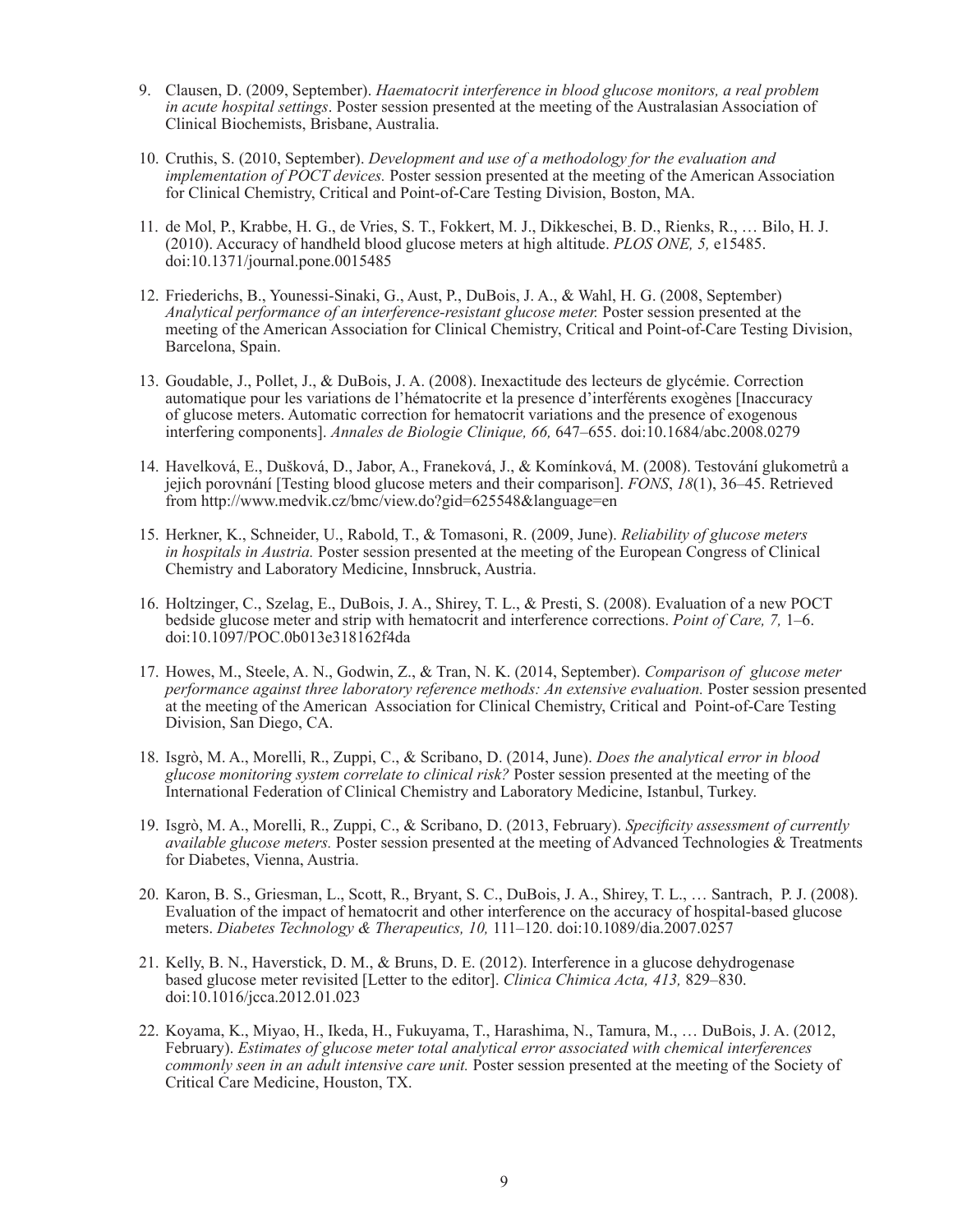- 23. Koyama, K., Miyao, H., Ikeda, H., Fukuyama, T., Harashima, N., Tamura, M., … DuBois, J. A. (2012, February). *Glucose meter total analytical error associated with the hematocrit levels commonly seen in an adult intensive care unit.* Poster session presented at the meeting of the Society of Critical Care Medicine, Houston, TX.
- 24. Lou, A., & Robinson, V. (2010). Evaluation of Lifescan SureStep Flexx (Lifescan), Roche AccuCheck Inform II (Roche) and Nova Biomedical StatStrip glucose meters [Abstract]. *Clinical Biochemistry, 43,* 776. doi:10.1016/j.clinbiochem.2010.04.009
- 25. Lyon, M. E., DuBois, J. A., Fick, G. H., & Lyon, A. W. (2010). Estimates of total analytical error in consumer and hospital glucose meters contributed by hematocrit, maltose, and ascorbate. *Journal of Diabetes Science and Technology, 4*(6), 1479–1494. Retrieved from http://www.ncbi.nlm.nih.gov/pmc/articles/PMC3005060/?report=classic
- 26. Lyon, M. E., DuBois, J. A., Fick, G. H., & Lyon, A. W. (2010, September). *Estimates of total analytical error in consumer and hospital glucose meters contributed by hematocrit, maltose, and ascorbate.* Poster session presented at the meeting of the American Association for Clinical Chemistry, Critical and Point-of Care Testing Division, Boston, MA.
- 27. Lyon, M. E., DuBois, J. A., Slingerland, R. J., & Lyon, A. W. (2014, February). *Impact of the comparative method on the outcome of a glucose meter evaluation.* Poster session presented at the meeting of Advanced Technologies & Treatments for Diabetes, Vienna, Austria
- 28. Lyon, M. E., Fokkert, M., DuBois, J. A., & Slingerland, R. (2014, February). *A mathematical model to determine the impact of non-glucose carbohydrates on the performance of blood gas analyzer glucose methods.* Poster session presented at the meeting of Advanced Technologies & Treatments for Diabetes, Vienna, Austria.
- 29. Lyon, M. E., Gray, D., Baskin, L. B., DuBois, J. A., & Lyon, A. W. (2010). A mathematical model to assess the influence of hematocrit on point of care glucose meter performance. *Clinical Biochemistry, 43,* 905–909. doi:10.1016/j.clinbiochem.2010.03.008
- 30. Lyon, M. E., Gray, D., Baskin, L. B., DuBois, J. A., & Lyon, A. W. (2009, November). *Impact of patient hematocrit on glucose meter performance.* Poster session presented at the meeting of the Diabetes Technology Society, San Francisco, CA.
- 31. Lyon, M. E., Baskin, L. B., Braakman, S., Presti, S., DuBois, J. A., & Shirey, T. (2009). Interference studies with two hospital-grade and two home-grade glucose meters. *Diabetes Technology & Therapeutics, 11,* 641–647. doi:10.1089/dia.2009.0035
- 32. Lyon, M. E., Baskin, L. B., Braakman, S., Presti, S., DuBois, J. A., & Shirey, T. (2008, July). *Evaluation of a glucose meter with negligible hematocrit or chemical interference.* Poster session presented at the meeting of the American Association for Clinical Chemistry, Washington, D.C.
- 33. Lyon, M. E., Isbell, T. S., DuBois, J. A., Fokkert, M., Slingerland, R. J., & Lyon, A. W. (2014, February). *A mathematical model to determine the impact of low concentrations of galactose on the performance of glucose meters.* Poster session presented at the meeting of Advanced Technologies & Treatments for Diabetes, Vienna, Austria.
- 34. Lv, H., Zhang, G., Kang, X., Yuan, H., Lv, Y., Wang, W., & Randall, R. (2013). Factors interfering with the accuracy of five blood glucose meters used in Chinese hospitals. *Journal of Clinical Laboratory Analysis, 27,* 354–366. doi:10.1002/jcla.21611
- 35. Mackay, L., Clark, T., & Wijeratne, N. G. (2014, September). *Blood glucose measurements in neonates: The importance of getting it right.* Poster session presented at the meeting of the American Association for Clinical Chemistry, Critical and Point-of-Care Testing Division, San Diego, CA.
- 36. Mann, E. A., Pidcoke, H. F., Salinas, J., Wolf, S. E., Wade, C. E., & Holcomb, J. B. (2009). Hematocrit causes the most significant error in point of care glucometers [Letter to the editor]. *Critical Care Medicine, 37,* 1530. doi:10.1097/CCM.0b013e31819d2e8a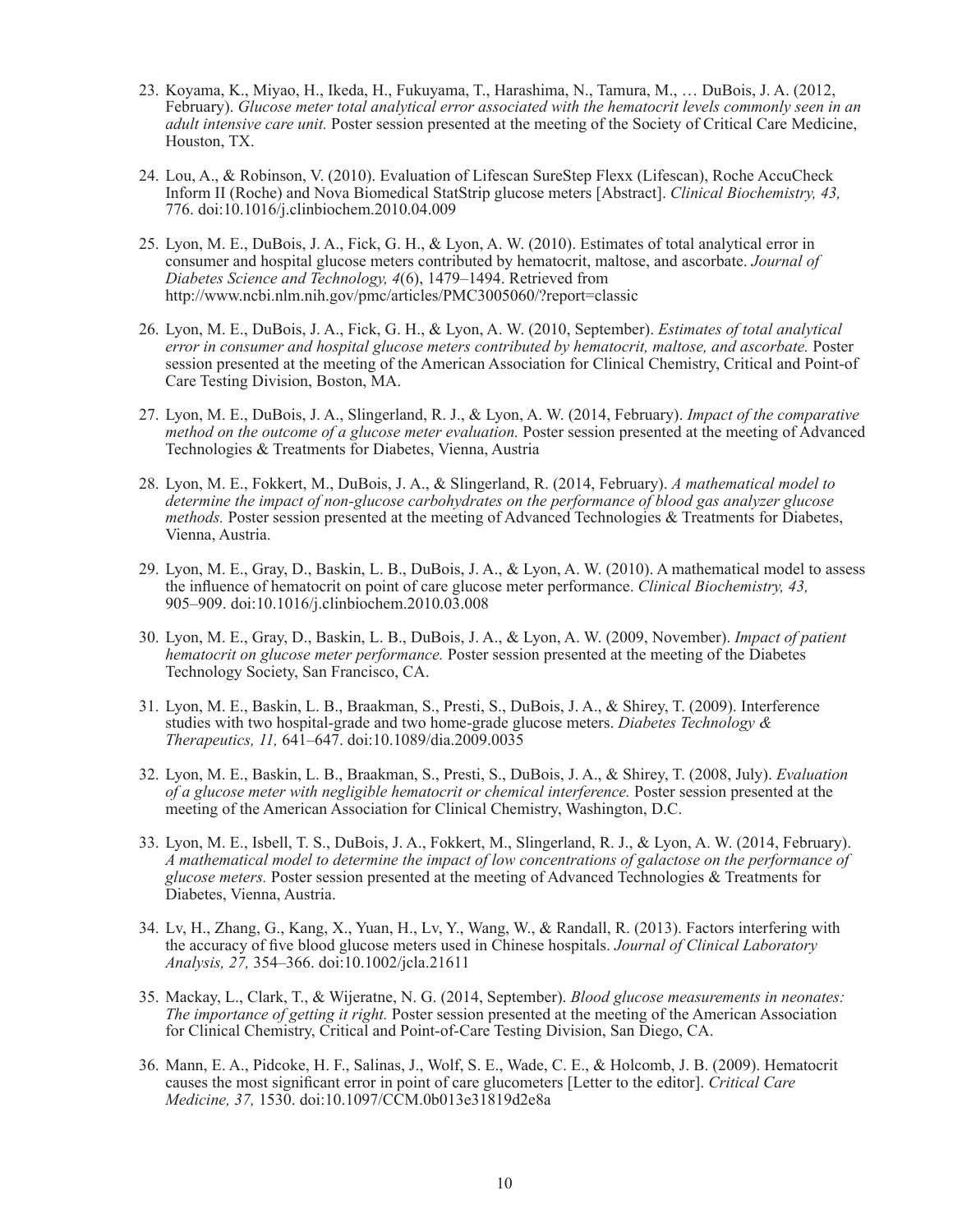- 37. Mohn, B. (2010). Evaluation of the Nova Biomedical StatStrip glucose meter. *New Zealand Journal of Medical Laboratory Science, 64*(1), 18–21. Retrieved from http://www.nzimls.org.nz/nzimlsjournal, article,,7,37, Evaluation+of+the+Nova+Biomedical+StatStrip+glucose+meter..html
- 38. Musholt, P., Scherer, S., Schöndorf, T., Younessi, A., DuBois, J., Aust, P., … Pfützner, A. (2008, April). *Genauigkeit des blutzuckermesssystems StatStrip im vergleich zu anderen messsystemen und zu einer standard-labormethode [Comparison of the accuracy of the blood glucose monitoring system StatStrip compared to other measuring systems and to a standard laboratory method]*. Poster session presented at the meeting of the German Diabetes Association, Munich, Germany.
- 39. Pfützner, A., Harzer, O., Musholt, P. B., Scherer, S., Löbig, M., & Forst, T. (2009). Performance of blood glucose measurement systems influenced by interfering substances. *Diabetes Stoffwechsel und Herz, 18,* 387–392.
- 40. Pfützner, A., Musholt, P., Scherer, S., Löbig, M., Younessi, A., DuBois, J., … Forst, T. (2008). Interference of hematocrit and maltose plasma concentrations on the accuracy of five different blood glucose measurement systems [Abstract]. Retrieved from http://professional.diabetes.org/Abstracts\_Display.aspx?TYP=1&CID=70769
- 41. Pollet, J., Goudable, J., & DuBois, J. A. (2008). Evaluation d'un nouveau lecteur de glycémie intégrant une correction automatique de l'hématocrite [Evaluation of a new blood glucose meter incorporating an automatic correction of the hematocrit]. *Spectra Biologie, 64*(Janvier – Février – Mars), 73–76.
- 42. Rao, L. V., Jakubiak, F., Sidwell, J. S., Winkelman, J. W., & Snyder, M. L. (2005). Accuracy evaluation of a new glucometer with automated hematocrit measurement and correction. *Clinica Chimica Acta, 356,* 178–183. doi:10.1016/j.cccn.2005.01.027
- 43. Schöndorf, T., Forst, T., & Pfützner, A. (2011, May). *Interferents in glucose determination do not influence the hospital POC glucose meter StatStrip in accuracy and precision of blood glucose measurement.* Poster session presented at the meeting of the European Congress of Clinical Chemistry and Laboratory Medicine, Berlin, Germany.
- 44. Simpson, P. A., Tirimacco, R., & Tideman, P. A. (2009, September). *Evaluation of four hospital glucose meters.* Poster session presented at the meeting of the Australasian Association of Clinical Biochemists, Brisbane, Australia.
- 45. Slowinska-Solnica, K., Kapusta, M., Gawlik, K., Pawlica, D., Grudzien, U., & Solnica, B. (2013). Analytical evaluation of the StatStrip Xpress and the StatStrip hospital meters as a glucose monitoring system in a SMBG and POCT [Abstract]. *Biochimica Clinica, 37*(SS), S694. Retrieved from http://www.sibioc.it/bc/numero/bcnum/132
- 46. Smith, G., McNeil-Szostak, E., Ocrah, G., Rowland, S., & Vargas, R. (2010, September). *RGH's method for evaluation and implementation of point of care bedside glucose (POCTG) monitoring.* Poster session presented at the meeting of the American Association for Clinical Chemistry, Critical and Point-of-Care Testing Division, Boston, MA.
- 47. Steele, A. N., Godwin, Z., Howes, M., & Tran, N. K. (2014, June). *Extensive evaluation of sample interference on point-of-care glucose meters.* Poster session presented at the meeting of the International Federation of Clinical Chemistry and Laboratory Medicine, Istanbul, Turkey.
- 48. Thomas, A., Sall, S., Blount, N., Perkins, M., Roberts, C., & Williams, R. (2010, September). *Four step validation procedure for evaluating POCT meters.* Poster session presented at the meeting of the American Association for Clinical Chemistry, Critical and Point-of-Care Testing Division, Boston, MA.
- 49. Tirimacco, R., Siew, L., Simpson, P. A., Cowley, P. J., & Tideman, P. A. (2014). Understanding the hematocrit effect on glucose testing using popular point-of-care testing devices. *Point of Care, 13,* 128-131. doi:10.1097/POC.0000000000000040
- 50. Tran, N. K., Steele, A. N., Godwin, Z., & Howes, M. (2014, June). *Extensive evaluation of hematocrit on point-of-care glucose meters.* Poster session presented at the meeting of the International Federation of Clinical Chemistry and Laboratory Medicine, Istanbul, Turkey.
- 51. Vanavanan, S., Santanirand, P., Chaichanajarernkul, U., Chittamma, A., DuBois, J. A., Shirey, T., & Heinz, M. (2010). Performance of a new interference-resistant glucose meter. *Clinical Biochemistry, 43,* 186–192. doi:10.1016/j.clinbiochem.2009.09.010